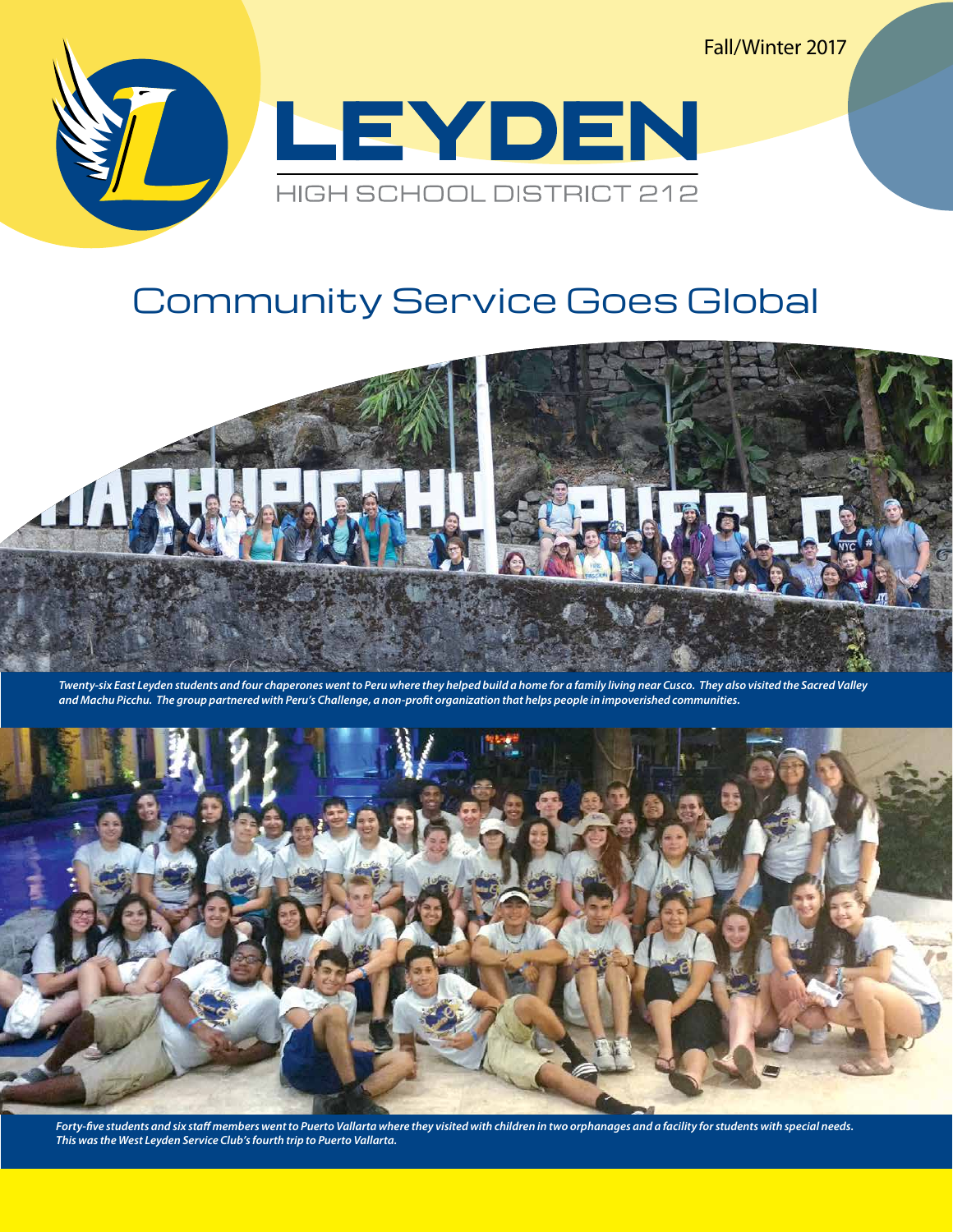# Superintendent's Corner



*Nick Polyak, Ed.D. Superintendent*

Hello Leyden Family,

High schools across the country use phrases like "college-readiness" and "career-readiness" when talking about their focus for students as they graduate and move on. At Leyden, we also believe in helping students prepare for the realities of colleges and careers, but we would add the phrases "future-readiness" and "life-readiness."

We aim to provide an education rich in content. However, educational content is no longer enough when preparing students for their futures. If they want to compete in the global markets of our world, students need to be able to think critically, communicate to a wide variety of audiences, collaborate with diverse team members, and find creative ways to solve problems.

Leyden's core curriculum leads to an awardwinning Advanced Placement program. Over the past few years, our staff has done amazing work to bridge equity gaps so that our students are equally represented in AP courses regardless of ethnicity or economic status. From AP Calculus to AP Studio Art, Leyden students are earning college credit in our classrooms. In addition to the core curriculum, students can take every imaginable elective course to pursue passions and hone their directions in life. Those courses range from Medical Careers to Engineering to Video Game Design, just to name a few.

In addition to earning credits toward graduation, Leyden students are able to earn certifications that can lead to immediate employment opportunities. Students are earning CompTia A+ certification and working in high-need technology support jobs. Students are earning food service sanitation and management certificates to work in restaurants and professional kitchens. Students are earning metalworking certification to work in our many local advanced manufacturing companies. Students are earning early childhood certifications in order to work with our community's youth.

Whether students take these certifications and directly enter the workforce or use those talents to launch a college education, they leave Leyden on a trajectory towards success in life. Our outstanding faculty, staff, and administration ensure that our students learn to solve relevant and authentic problems so that they understand that Math, Science, English, and Social Studies don't just live in books. They relate to and inform the world around us. I'm proud to tell people about what we do at Leyden because it is truly "What's Best for the Kids!"

With #leydenpride, Nick Polyak

## Leyden Honored as One of the Chicago Tribune Top 100 Workplaces



For the fourth consecutive year, Leyden has been selected as one of the Chicago Tribune Top 100 Workplaces.

This year's list includes employers in various categories including

advertising and marketing, healthcare, entertainment and recreation, travel industry, and information technology.

The companies chosen for recognition as a top workplace are determined through employee surveys conducted by Workplace Dynamics, a research firm that examines workplace conditions. The company uses an anonymous survey to gather information from employees working in diverse areas such as online services, not-for-profit, legal agencies, and education.

The assessment measures qualities such as communication, career opportunities, managerial skills, and the working environment. It also quantifies the way employees feel about their job based on work expectations, pay and benefits, and relationships with management.

Earlier this year, Leyden employees were asked to take the online survey that ultimately resulted in the district's placement on the list. Superintendent Nick Polyak says the most significant part of the recognition is that it was earned by staff members.

"Our staff makes Leyden a Top Workplace and I'm honored to work alongside them every day," he adds.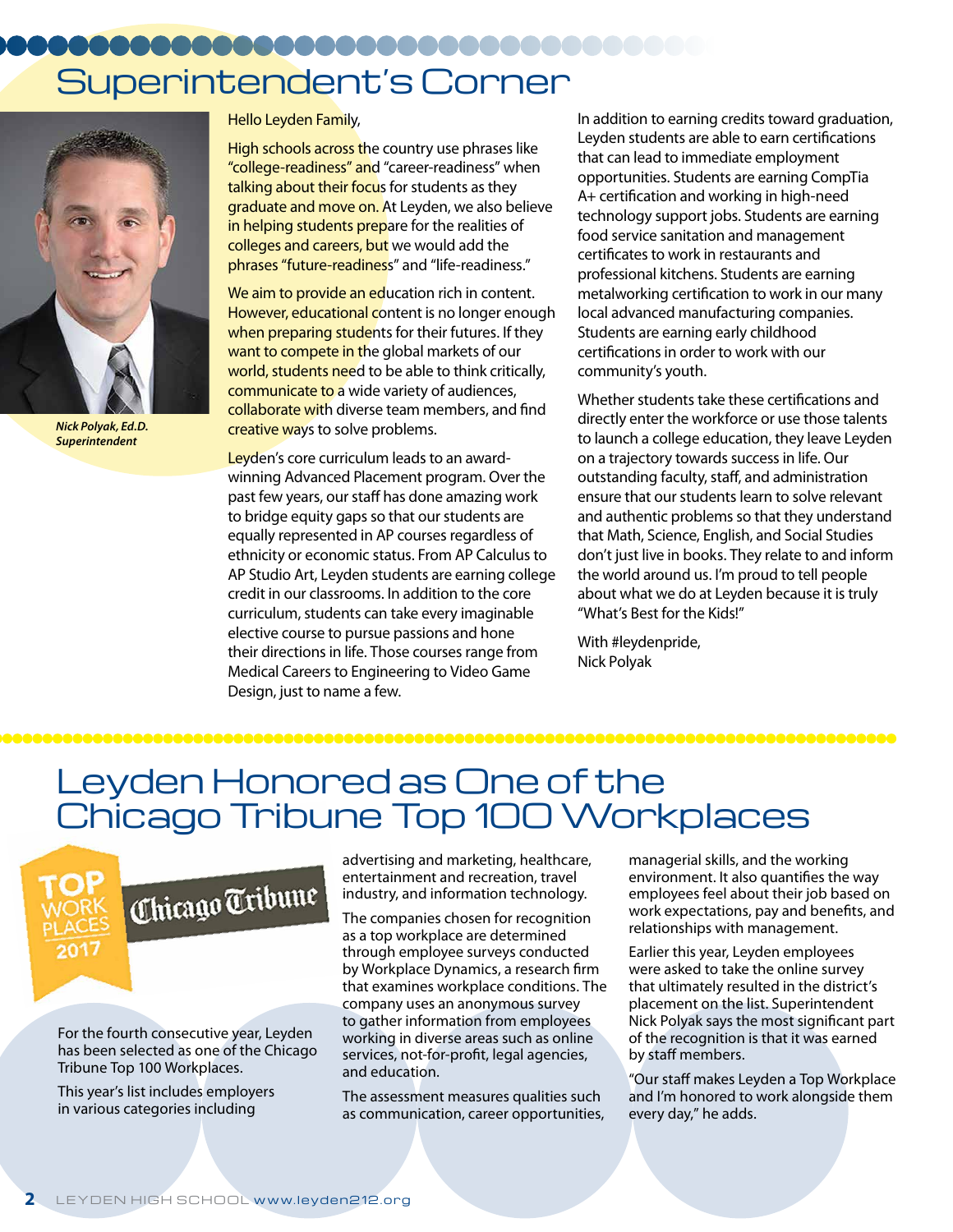## National Merit Scholarship Program 2018 Honorees

**Students commended for academic accomplishments**





Congratulations to the District 212 seniors who have been named Commended Students in the 2018 National Merit Scholarship Program. The four honorees are **Giovanni Diomede**, **Jake Schwartz**, and **Amal Sharaan** from East Leyden, and **Marco Chaidez** from West Leyden. The students received letters from the scholarship program commending them on their academic achievements.

The four are among the 34,000 students nationally who received a letter of commendation from the National Merit Scholarship Corporation (NMSC) congratulating them on their academic achievements.

Leyden's honorees participate in demanding AP and honors classes that develop critical thinking skills and prepare students for taking rigorous tests like the SAT. In addition, the students are active in co-curricular activities such as the National Honor Society, the ACCESS mentoring program, Future Business Leaders of America, UNICEF Club, and Assistant Principal's Advisory Board.

*Amal Sharaan* 

Although commended students don't continue in the competition, they are recognized as being among the top 50,000 scorers of the more than 1.6 million students who entered



*Giovanni Diomede Jake Schwartz Marco Chaidez* 

the 2018 competition by taking the 2016 Preliminary SAT/National Merit Scholarship Qualifying Test.

"The young men and women named commended students have demonstrated outstanding potential for academic success," says a spokesperson for NMSC. "They represent a valuable national resource. Recognizing their academic accomplishments, and the key role their schools play in their academic development, is vital to the advancement of educational excellence in our nation."

## District 212 Sends Aid to Those Impacted by Natural Disasters

When hurricane Harvey hit Texas, students and staff at Leyden High School District 212 responded immediately by holding a Red, White, and Blue jeans fundraiser as well as a drive to collect T-shirts and athletic shoes.

With a donation of \$5.00 for the Greater Houston Community Foundation, Leyden staff could wear jeans in patriotic colors and Texas-inspired clothing. For a \$2.00 donation, students and staff could select a handmade bracelet, also targeted to support the foundation. The effort raised \$1,040.

After seeing a Tweet from University of Houston basketball coach Kelvin

Sampson, Leyden's athletic department responded to Sampson's request for school shirts and shoes by sending more than 150 items from Leyden's sports teams and clubs to the university.

More than two months later, Leyden's supply and fundraising efforts continue as students and staff respond to the needs of those impacted by recent hurricanes in Puerto Rico and an earthquake in Mexico.

"We're more than just an institution of learning," said Frank Holthouse, the district's director of careers and community outreach. "We're part of a larger global community."



*Leyden's athletic department responds to Kelvin Sampson's request for shirts and shoes by sending more than 150 items.*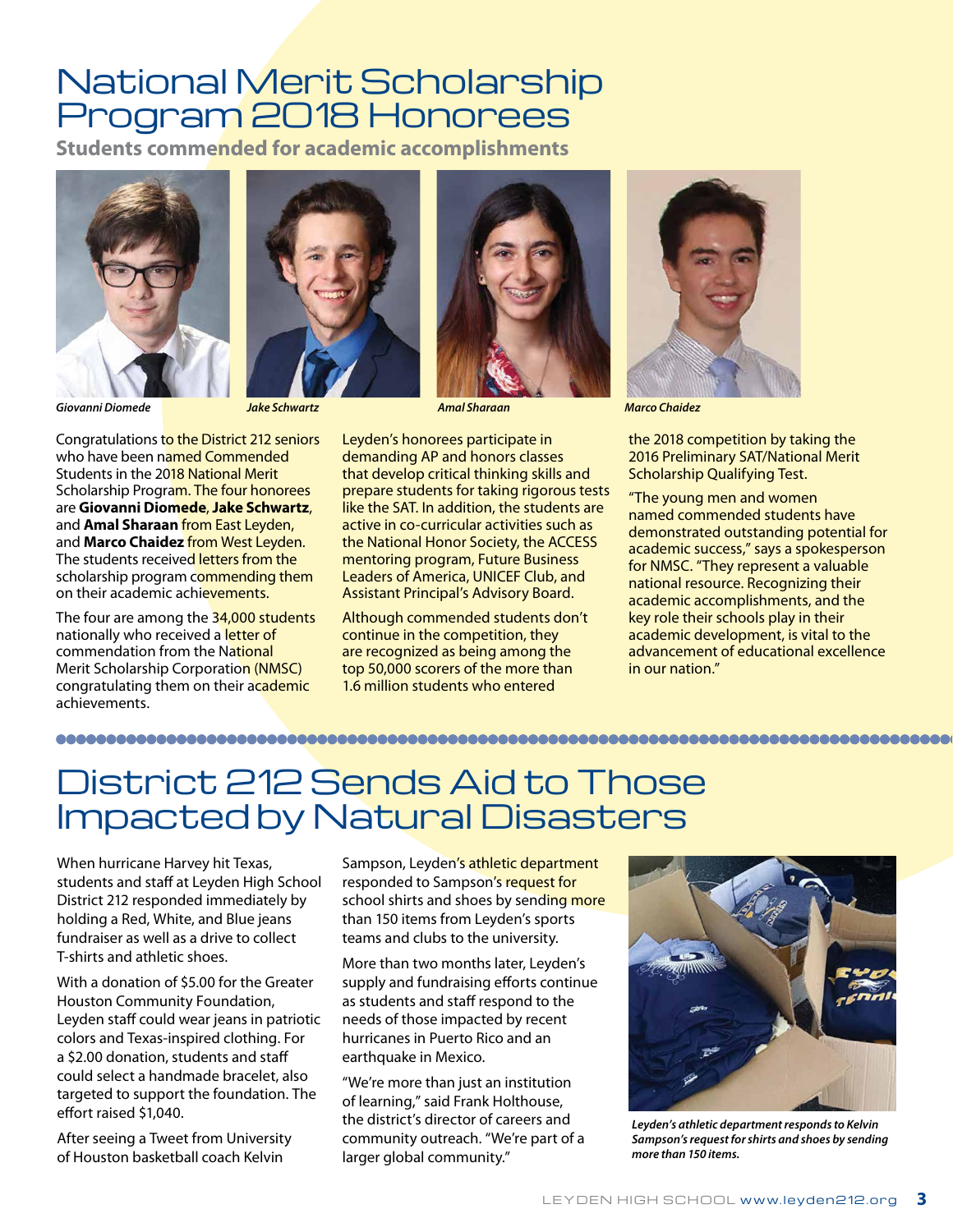## Valarie Berger - Finalist for Illinois Teacher of the Year



*Valarie Berger, family and consumer sciences teacher, received an Award of Excellence at the Those Who Excel banquet held on October 28.* 

Valarie Berger, a family and consumer sciences teacher at West Leyden, is one of ten finalists nominated for the 2018 Illinois Teacher of the Year award. The recognition is given via the Those Who Excel program that is facilitated by the Illinois State Board of Education.

The winner was announced at the Those Who Excel banquet held on Saturday, October 28, 2017 at the Bloomington-Normal Marriott Hotel and Conference Center in Normal.

Although Berger didn't win, Superintendent Nick Polyak says "she is the type of educator who connects with kids on an individual basis, helps them find their place at Leyden and in the world, and puts them on a path to success. Although she was not selected as the winner this year, she is number one in our hearts and minds."

Regarding her nomination, Berger says it was an honor to be recognized as one of ten finalists and she is humbled by the acknowledgment. But she adds that she is not alone in her endeavors.

"It takes a village, and Leyden has many teachers

that work very hard and give above and beyond what is expected," she says. "All of us are as much students as we are teachers, and we keep learning to maximize our classroom experiences."

Currently Berger teaches culinary classes including culinary basics, pastry chef, cake decorating, cuisine chef, advanced catering, and advanced catering independent study. This school year she is celebrating 33 years as a teacher, noting that she has been at West Leyden for her entire career as an educator.

During her early years at Leyden, Berger taught food preparation and independent living classes as well as a class in building relationships. After awhile she began teaching math classes as well, and it was

at that point that she had a revelation. She realized that when she used a culinary skill to teach a math concept, the students were more motivated to learn. Armed with that knowledge, she obtained a master's degree in math education to expand her skills and put them to use in the classroom.

Then she went to work expanding the school's culinary program. Because of Berger's efforts, culinary students create menus, prepare food, and cater events for as many as 800 people. In addition, Val's students host a coffee bar during the school year. The project raises thousands of dollars for various charities while teaching students how to manage a business from inventory to marketing and accounting.

Berger, who is certified as a food service sanitation manager, also is responsible for helping students obtain a food handling license and food service sanitation manager certification.

A multi-qualified instructor, Berger earned a bachelor of science with a major in family and consumer education and a minor in mathematics from Northern Illinois University; a master of arts in mathematics from DePaul University; and a master of arts in curriculum and technology educational reform from the University of Illinois. She also is certified to teach driver's education and is a Google certified instructor.

### 

## District Seeks Alumni Award Nominations

District 212 is seeking nominations for the Annual Alumni Wall of Fame celebration that will take place in September 2018 during homecoming weekend.

The nomination criteria includes the following: the nominee must have graduated from Leyden at least ten years ago; he or she has achieved an outstanding level in his or her field and has made significant contributions to that field; and the nominee exhibits outstanding leadership, character, and service.

The Alumni Wall of Fame is established in both buildings where plaques and pictures of distinguished alumni are on display.

Nominate online by visiting www.leyden212.org, and click on "Community" and then "Wall of Fame". Nominations must be received by December 1, 2017.

For more information, call Janine Asmus, Alumni Wall of Fame chairperson, at 847-451-3162.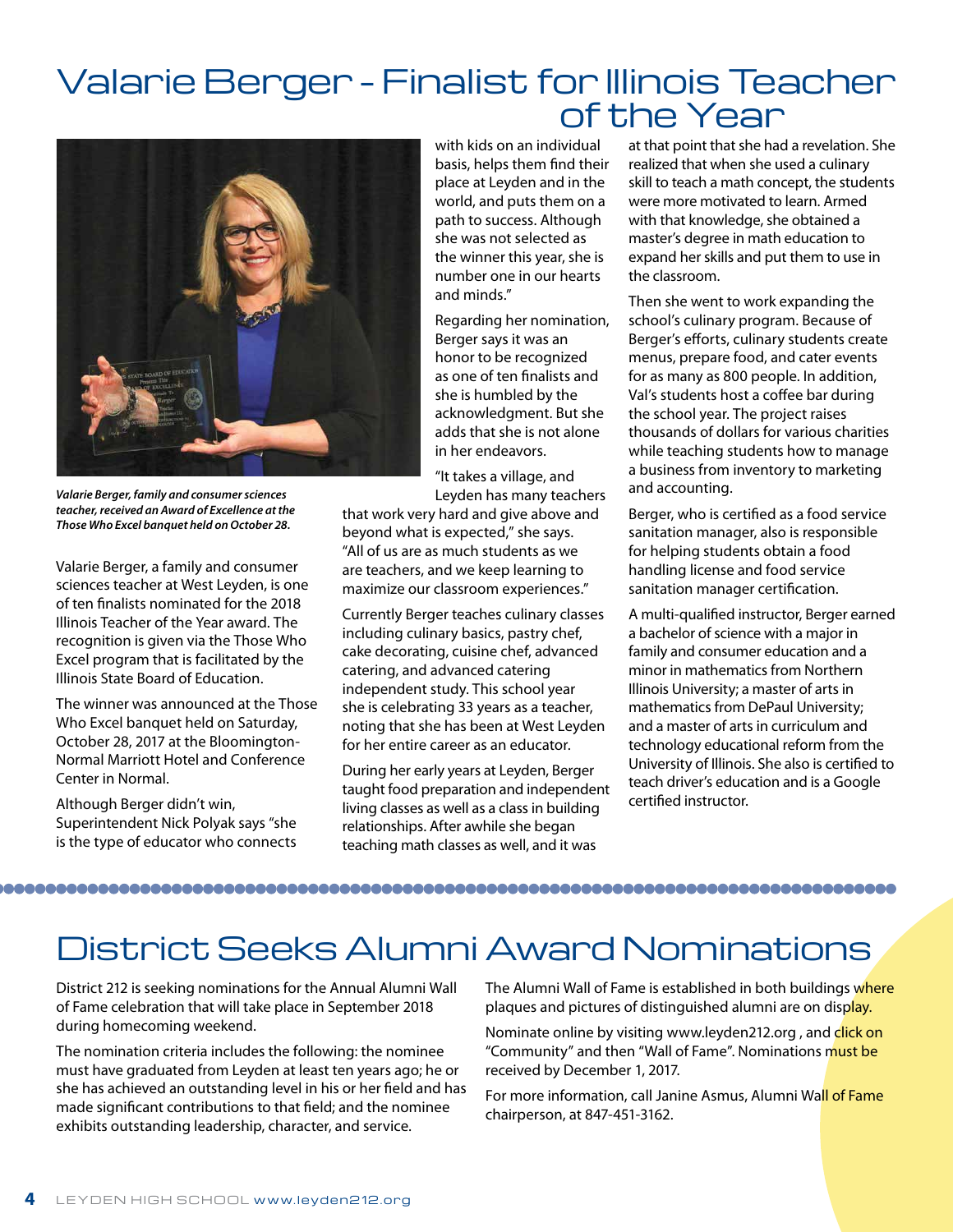# #leydenpride



*East security officer James Soczewa, was recognized for his service to our nation at a home football game in early September. A sergeant in the US Army, he served from 1996 to 2005 as a member of the 814th Military Police Company. Soczewa was deployed twice, once to Fort Hood, Texas, in 2001-2002 as part of operation Enduring Freedom; and also to Iraq, in 2003-2004 as a member of Operation Iraqi Freedom.*



*Students volunteered to tidy up the children's section of the Franklin Park Public Library on Make a Difference Day, a day of volunteer service celebrated nationally in October. More than 600 Leyden students participated, working on various projects including cleaning community parks, packing food for the needy, and visiting with the elderly in local nursing homes*



*Leyden's fall musical "Bye Bye Birdie" featured the talents of students as cast, crew, and pit members. Director Stacy Cunningham says the musical was the right choice "because it's a fun period piece with lots of characters. It's different from the last few musicals we've done – that provides a new experience for the students involved."*



*A Leyden homecoming tradition for a decade, the East Leyden vs. West Leyden Faculty Football Game is always a nail-biter. But this year topped the charts. Always competitive, the game ended in a tie, 31-all. A fundraiser as well, the event reaped \$3,000 for the Leyden Family Fund.*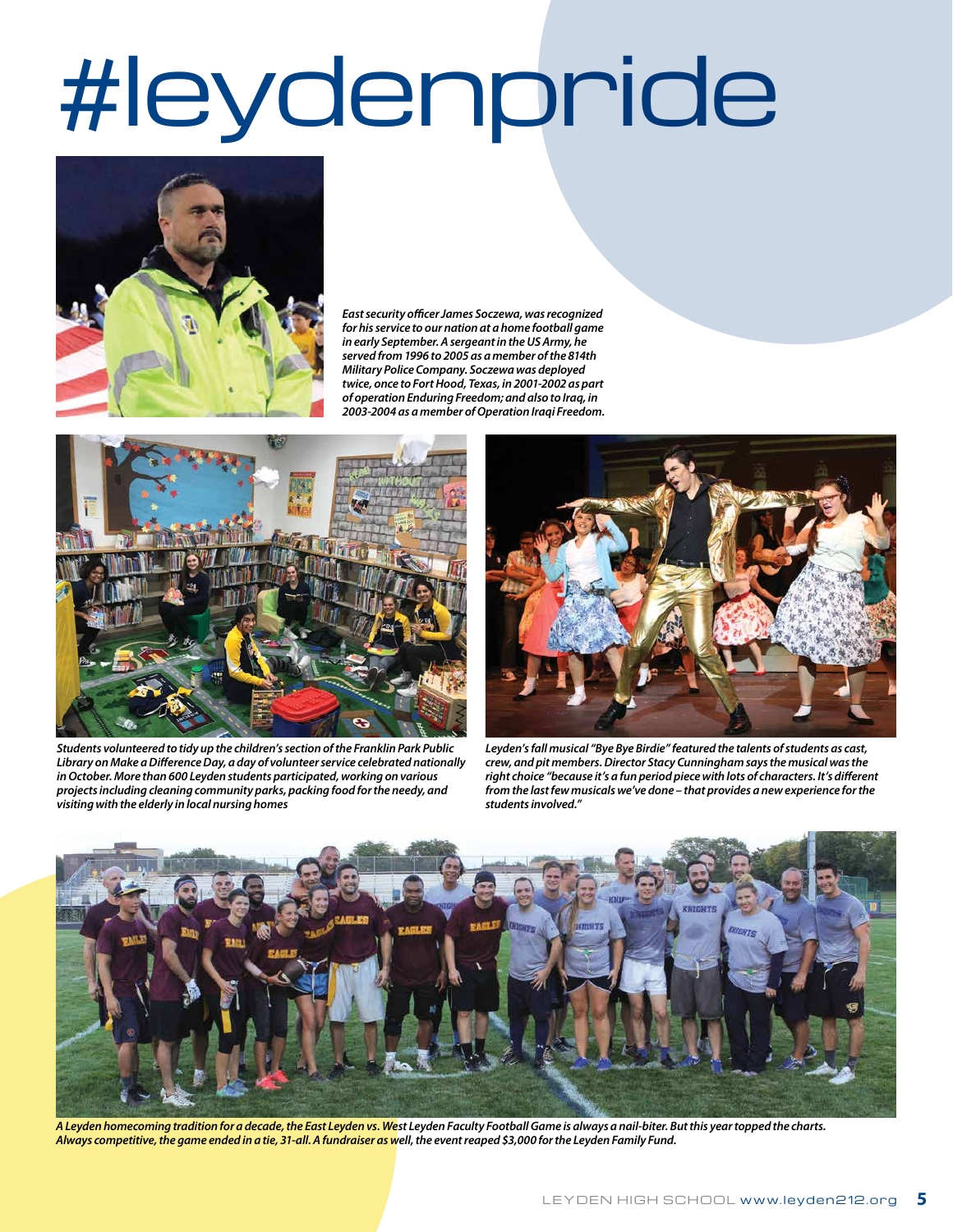## Q & A with Leyden's new Director of Curriculum and Instruction and new Assistant Chief School Business Official

*After six years as an education professor at Northern Illinois University, Michael Manderino returned to Leyden this July as the new Director of Curriculum and Instruction. Formerly a social studies teacher at Leyden, Manderino's current position covers many responsibilities. He had this to say about his new post.* 

#### *What are your responsibilities as Director of Curriculum and Instruction?*

I am responsible for guiding, teaching, and learning at Leyden. That includes reviewing curriculum and working with department chairs as they develop courses. My office supports professional learning opportunities for teachers so we can best serve our students. This includes planning institute days and other professional development opportunities. I am also responsible for managing Title I, II, and IV grants that are related to literacy and math instruction and professional development for students.

#### *What is your favorite aspect of the job?*

My favorite part is working with department chairs, teachers, and administrators to best serve and support our students and families. It is an honor and a privilege to work closely with department chairs and teachers who interact with our students.

### *What are your professional goals, and how do they relate to the students?*

My professional goals are to help build an

environment where students have the opportunity to pursue their passion, develop skills, and acquire the knowledge to thrive in their college and career paths after they leave Leyden.

#### *Leyden faculty and staff genuinely care about the students. How does that impact instruction?*

When students feel safe and cared for they learn. Our faculty is composed of knowledgeable and skilled educators. They create conditions for students to learn by providing a caring environment in and out of the classroom.

#### *You are a former Leyden social studies teacher. Does that experience help you in your current position?*

I was a social studies teacher for 14 years, seven of them at Leyden. It helps tremendously because I know and have collaborated with many staff members. It also helps me to better understand our overall curriculum and the opportunities we provide.



*Michael Manderino*

#### *Any surprises to date, something you didn't anticipate?*

I wouldn't say any surprises, but I am always learning new things that have been implemented since I was here before. We have many amazing opportunities for students and I am excited to work with students and staff to create even more opportunities.

#### *Is there something you'd like to add?*

I am so grateful and excited to have the opportunity to be back at Leyden and work with our students, staff, and the community. During my time at NIU, I worked with a number of school districts and I can say with confidence that Leyden is among the best schools in the state.

*Patrick Hatfield became Leyden's Assistant Chief School Business Official on July 1 of this year. Currently he is working alongside Tom Janeteas, the district's existing CSBO/CIO/CFO/Treasurer who will retire on June 30 of next year. Hatfield will become Leyden's new CSBO/CIO/CFO/ Treasurer upon Janeteas' retirement. These are his thoughts on his present position at Leyden.*

#### *What are your duties as Leyden's Assistant Chief School Business Official?*

I'm responsible for the financial operation of the district and all general business and support functions. Important duties include budgeting, preparing the levy, and all related accounting activities for the receipt and expenditure of district funds.

#### *What do you find most challenging about your position?*

Undoubtedly, the most challenging part of the position is the uncertainty surrounding state funding of education.

## *What do you enjoy most about your job?*

Most? It's a tie! I enjoy the variety of tasks I work on and the people I have the privilege to work with.

#### *Tom Janeteas, Leyden's CSBO/CFO/CIO/ Treasurer, is your mentor. What have you learned from him?*

Tom is an incredible source of knowledge and is always willing to offer another perspective to anything we're working on. Most importantly, he has provided a tremendous amount of insight to some of the property tax characteristics unique to Cook County.

#### *Given your current job, what is your goal?*

I have two goals that I'm working on. Tom is one of several members of a team leaving at the end of the current school year, so one of my goals is creating a plan to ensure a smooth transition of duties to the next group. The second major goal is to get familiar with as much historical data I can get my hands on to build the spreadsheets necessary to chart the district's financial future.



*Patrick Hatfield*

#### *What has surprised you about Leyden's culture?*

I have been most surprised – and impressed – with the feeling of "family" here at Leyden. Perhaps more importantly, there is a level of competency and professionalism that I've encountered at every level of the organization. It's a culture that doesn't just exist between employees but extends to students and the public as well. Leyden is truly a special place.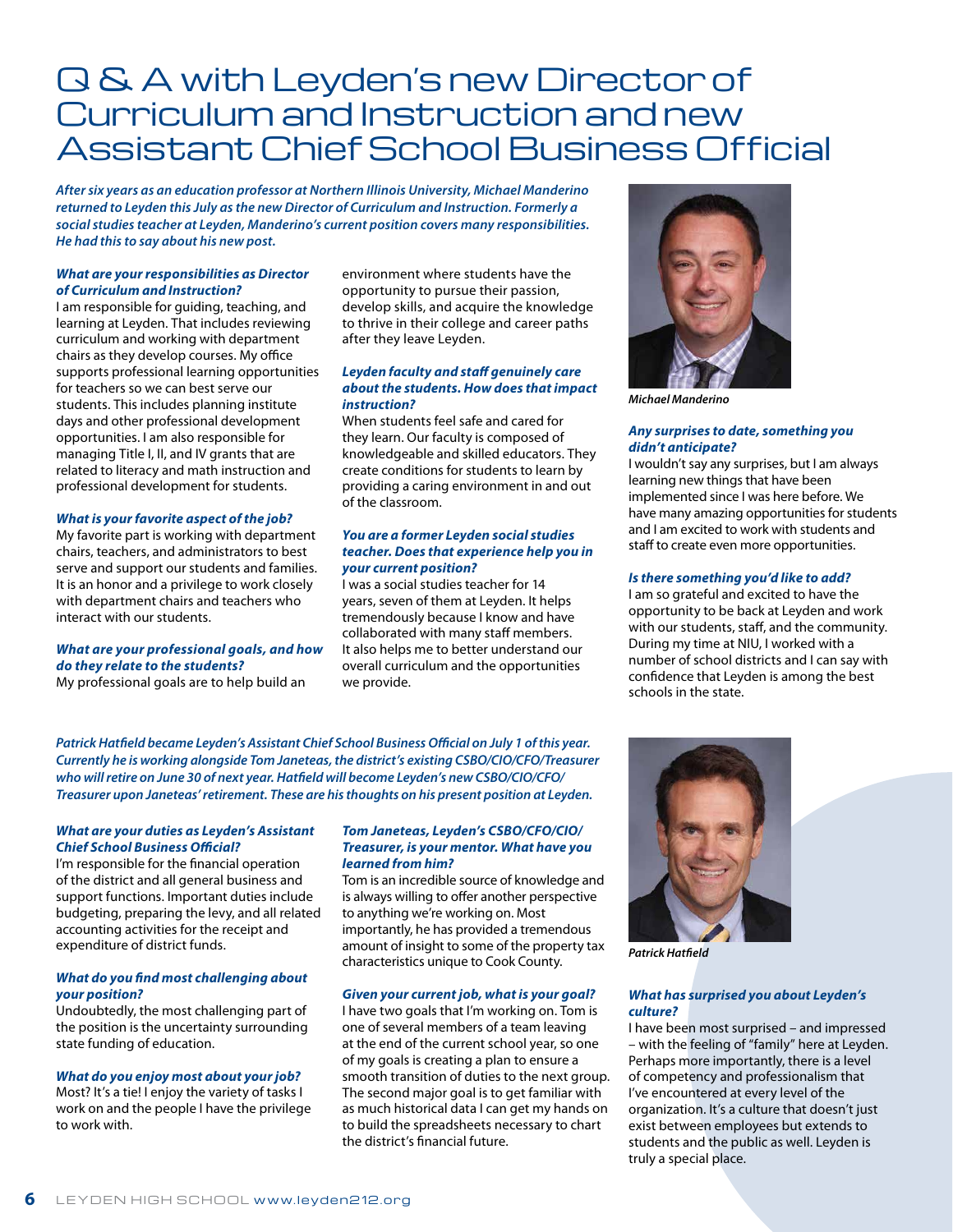## Sports Highlights



*West Leyden junior Eduardo "Lalo" Hernandez has been named to the 2017 All State Soccer Team by the Illinois High School Soccer Coaches Association. Hernandez, who scored 15 goals and 20 assists this season, is one of the 50 best players in the state. In addition he is a member of the Spanish Honor Society, Best Buddies, and the West Leyden service club.*



*East Leyden junior Patrick Sarad ended the season as a 5th place medalist at the Illinois High School Association regional competition held at Washington Park on October 21. He covered three miles in 16:20.* 



*Congratulations to the 2017 Boys Varsity Soccer team on winning the title of Regional Champions with a season record of 18-4-2.*



*Congratulations to the Boys Varsity Cross Country team on their second place conference finish.*

## Fall/Winter Calendar 2017

| <b>DATE</b>     | <b>ACTIVITY</b>                                                                                  | <b>TIME</b>            |
|-----------------|--------------------------------------------------------------------------------------------------|------------------------|
| <b>November</b> |                                                                                                  |                        |
| $22 - 24$       | Thanksgiving Holiday - No School                                                                 |                        |
| <b>December</b> |                                                                                                  |                        |
| 1               | <b>Yuletide Dinner</b><br>East Leyden Little Theater                                             | 7:00 p.m.              |
| $\overline{2}$  | <b>Yuletide Dinner</b><br>East Leyden Little Theater                                             | 7:00 p.m.              |
| $\overline{3}$  | <b>Yuletide Dinner</b><br>East Leyden Little Theater                                             | 4:00 p.m.              |
| 6               | <b>Art Show Artists' Reception</b><br>West Leyden Auditorium Lobby<br>East Leyden Little Theater | 6:00 p.m.              |
| 6               | Music of the Holidays<br>West Leyden Auditorium                                                  | 7:00 p.m.              |
| 14              | <b>Board of Education Meeting</b>                                                                | 8:00 p.m.              |
| 16              | <b>Student Directed Holiday Play</b><br>A Visit with Santa<br>East Leyden Little Theater         | 2:00 p.m.<br>7:00 p.m. |
| 17              | <b>Student Directed Holiday Play</b><br>A Visit with Santa<br>East Leyden Little Theater         | 2:00 p.m.              |
| 22              | <b>Fnd of Semester</b>                                                                           |                        |
| $\overline{25}$ | Winter Break - No School                                                                         |                        |
| <b>January</b>  |                                                                                                  |                        |
| 9               | <b>Classes Resume</b>                                                                            |                        |
| 15              | Martin Luther King Day - No School                                                               |                        |
| 16              | <b>Taste of West</b><br>West Leyden Auditorium                                                   | 7:00 p.m.              |
| 17              | <b>Taste of Fast</b><br>East Leyden Auditorium                                                   | 7:00 p.m.              |
| 18              | <b>Board of Education Meeting</b>                                                                | 7:00 p.m.              |

| <b>DATE</b>     | <b>ACTIVITY</b>                                                       | <b>TIME</b>      |
|-----------------|-----------------------------------------------------------------------|------------------|
| <b>January</b>  |                                                                       |                  |
| 18              | Orchesis Dance Show<br>West Leyden Auditorium                         | 7:00 p.m.        |
| 19              | Orchesis Dance Show<br>West Leyden Auditorium                         | 7:00 p.m.        |
| 20              | <b>Orchesis Dance Show</b><br>West Leyden Auditorium                  | 7:00 p.m.        |
| <b>February</b> |                                                                       |                  |
| 9               | Turnabout Dance<br>West Leyden Field House                            | 7:00 p.m.        |
| 22              | <b>Board of Education Meeting</b>                                     | 7:00 p.m.        |
| $\overline{22}$ | Teatro Leyden Traveling Children's Show<br>West Leyden Audiorium      | 7:00 p.m.        |
| 23              | Teatro Leyden Traveling Children's Show<br>West Leyden Audiorium      | 7:00 p.m.        |
| 24              | Teatro Leyden Traveling Children's Show<br>West Leyden Audiorium      | 3:00 p.m.        |
| <b>March</b>    |                                                                       |                  |
| 5               | Casimir Pulaski Day - No School                                       |                  |
| $\overline{7}$  | <b>Winter Sports Awards Night</b><br>East Leyden Auditorium           | 6:30 p.m.        |
| 9               | <b>West Fashion Show</b><br>West Leyden Auditorium                    | 7:00 p.m.        |
| 10              | <b>Winter Choral Festival</b><br>Grace Episcopal Church, Oak Park, IL | 3:00 p.m.        |
| 14              | Winter Instrumental Concert<br>East Leyden Auditorium                 | 7:00 p.m.        |
| 15              | <b>Board of Education Meeting</b>                                     | 7:00 p.m.        |
| 16              | <b>IHSA - Play</b><br>West Leyden Auditorium                          | 7:00 p.m.        |
| 19              | <b>Jazz Night</b>                                                     | TO BE DETERMINED |
| $26 - 30$       | Spring Break - No School                                              |                  |
|                 |                                                                       |                  |